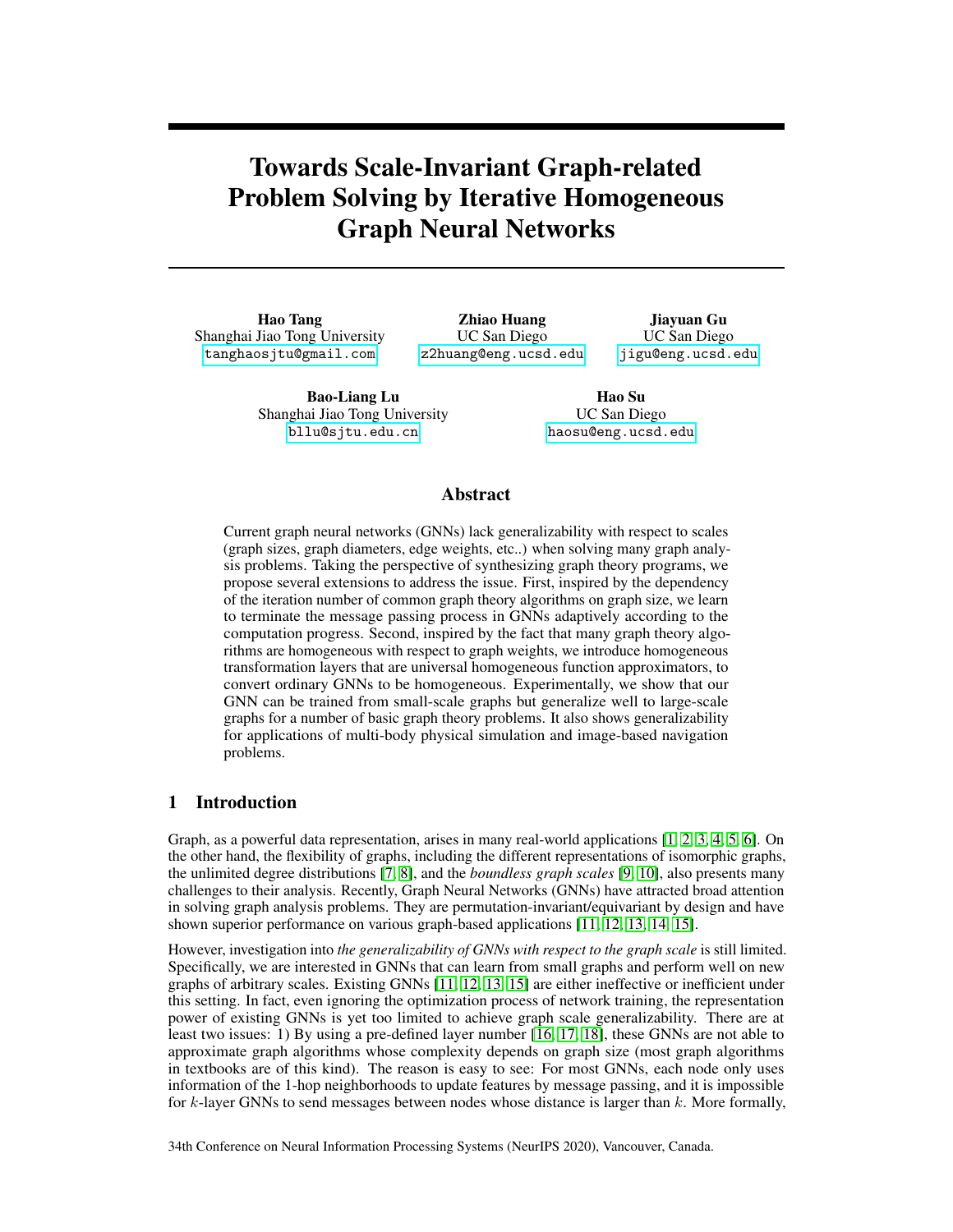Loukas [19] proves that GNNs, which fall within the message passing framework, lose a significant portion of their power for solving many graph problems when their width and depth are restricted; and 2) a not-so-obvious observation is that, the range of numbers to be encoded by the internal representation may deviate greatly for graphs of different scales. For example, if we train a GNN to solve the shortest path problem on small graphs of diameter  $k$  with weight in the range of [0, 1], the internal representation could only need to build the encoding for the path length within  $[0, k]$ ; but if we test this GNN on a large graph of diameter  $K$  k with the same weight range, then it has to use and transform the encoding for  $[0, K]$ . The performance of classical neural network modules (e.g. the multilayer perceptron in GNNs) are usually highly degraded on those out-of-range inputs.

To address the pre-defined layer number issue, we take a program synthesis perspective, to design GNNs that have stronger representation power by mimicking the control flow of classical graph algorithms. Typical graph algorithm, such as Dijkstra's algorithm for shortest path computation, are iterative. They often consist of two sub-modules: an iteration body to solve the sub-problem (e.g., update the distance for the neighborhood of a node as in Dijkstra), and a termination condition to control the loop out of the iteration body. By adjusting the iteration numbers, an iterative algorithm can handle arbitrary large-scale problems. We, therefore, introduce our novel Iterative GNN (IterGNN) that equips ordinary GNN with an adaptive and differentiable stopping criterion to let GNN iterate by itself, as shown in Figure 1. Our stopping condition is adaptive to the inputs, supports arbitrarily large iteration numbers, and, interestingly, is able to be trained in an end-to-end fashion *without any direct supervision*.

We also give a partial solution to address the issue of out-of-range number encoding, if the underlying graph algorithm is in a specific hypothesis class. More concretely, the solutions to many graph problems, such as the shortest path problem and TSP problem, are homogeneous with respect to the input graph weights, i.e., the solution scales linearly with the magnitudes of the input weights. To build GNNs with representation power to approximate the solution to such graph problems, we further introduce the homogeneous inductive-bias. By assuming the message processing functions are homogeneous, the knowledge that neural networks learn at one scale can be generalized to different scales. We build HomoMLP and HomoGNN as powerful approximates of homogeneous functions over vectors and graphs, respectively.

We summarize our contributions as follows: (1) We propose IterGNN to approximate iterative algorithms, which avoids fixed computation steps in previous graph neural networks, and provides the potential for solving arbitrary large-scale problems. (2) The homogeneous prior is further introduced as a powerful inductive bias for solving many graph-related problems. (3) We prove the universal approximation theorem of HomoMLP for homogeneous functions and also prove the generalization error bounds of homogeneous neural networks under proper conditions. (4) In experiments, we demonstrate that our methods can generalize on various tasks and have outperformed baselines.

# 2 Related Work

**Graph Algorithm Learning.** Despite the success of GNNs (mostly come within the message passing framework [14, 15]) in many fields [13, 20, 11], few works have reported remarkable results on solving traditional graph-related problems, such as the shortest path problem, by neural networks, especially when the generalizability with regard to scales is taken into account. Neural Turing Machine [21, 22] first reported performance on solving the shortest path problem on small graphs using deep neural networks and Neural Logic Machine [23] solved the shortest path problem on graphs with limited diameters. Recently, [24], [25] and [26] achieved positive performance on graph algorithm learning on relatively large graphs using GNNs. However, [24, 25] require per-layer supervision to train, and models in [26] can not extend to large graph scales due to their bounded number of message passing steps. As far as we know, no previous work has solved the shortest path problem by neural networks on graphs of diameters larger than 100.

**Iterative Algorithm Approximation.** Inspired by the success of traditional iterative algorithms [27, 28], several works were proposed to incorporate the iterative architecture into neural networks for better generalizability [18, 29], more efficiency [30], or to support end-to-end training [16, 17]. However, none of them supports adaptive and unbounded iteration numbers and is therefore not applicable for approximating general iterative algorithms over graphs of any sizes.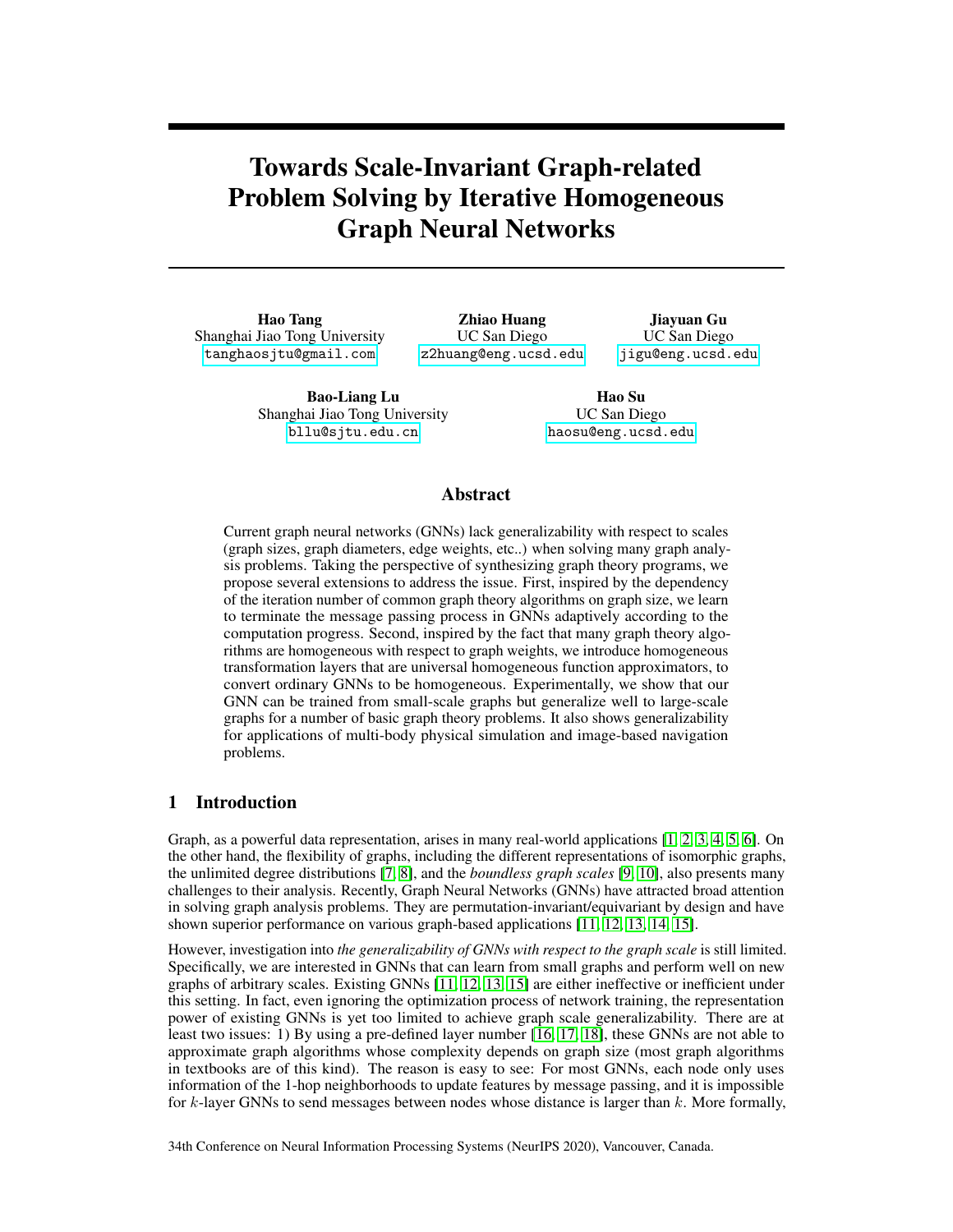

Figure 1: (a) The illustration of general iterative algorithms. The iteration body is repeated until the stopping criterion is satisfied. (b) Illustration of IterGNN as a combination of GNNs and iterative module. (c) A detailed illustration of Iterative GNN. It unfolds the computational flow of IterGNN. Other than the normal data flow (marked as blue), there is another control flow (marked as orange) that serves both as an adaptive stopping criterion and as a data flow controller.

Differentiable Controlling Flows. In recent years, multiple works have been proposed in the graph representation learning field that integrate controlling into neural networks to achieve flexible datadriven control. For example, DGCNN [31] implemented a differentiable sort operator (sort pooling) to build more powerful readout functions. Graph U-Net [32, 33] designed an adaptive pooling operator (TopK pooling) to support flexible data-driven pooling operations. All these methods achieved the differentiability by relaxing and multiplying the controlling signals with the neural networks' hidden representations. Inspired by their works, our method also differentiates the iterative algorithm by relaxing and multiplying the stopping criterion's output into neural networks' hidden representations.

Adaptive Depth of Neural Networks. The final formulation of our method is generally similar to the previous adaptive computation time algorithm (ACT) [34] for RNNs or spatially ACT [35, 36] for CNNs, however, with distinct motivations and formulation details. The numbers of iterations for ACT are usually small by design (e.g.the formulation of regularizations and halting distributions). Contrarily, Our method is designed to fundamentally improve the generalizability of GNNs w.r.t. scales by generalizing to much larger iteration numbers. Several improvements are proposed accordingly. The recent flow-based methods (e.g. the Graph Neural ODE [37]) are also potentially able to provide adaptive layer numbers. However, with no explicit iteration controller, they are not a straightforward solution to approximate iterative algorithms and to encode related inductive biases.

# 3 Backgrounds

**Graphs and graph scales.** Each graph  $G := (V, E)$  consists of a set of nodes V and a set of edges (pairs of nodes) E. To notate graphs with attributes, we use  $\vec{x}_V$  for node attributes of node  $v \nightharpoonup V$  and use  $\vec{x}_e$  for edge attributes of edge  $e \nightharpoonup E$ . We consider three graph properties to quantify the graph scales, which are the number of nodes  $N := N j$ , which is also called the graph size, the graph diameter  $\delta_G := \max_{u: v \geq v} d(u, v)$ , and the scale of attributes' magnitudes  $H := \max_{v \geq v} j \vec{x}_v j + \max_{e \geq \epsilon} j \vec{x}_e j$ . Here,  $j j$  is denotes an arbitrary norm of vectors and  $d(u, v)$ denotes the length of the shortest path from node  $u$  to node  $v$ , which is also called the distance between node  $u$  and node  $v$  for undirected graphs. We assume graph scales are unbounded but finite, and the aim is to generalize learned knowledge to graphs of arbitrary scales.

Graph Neural Networks. We describe a known class of GNNs that encompasses many state-of-art networks, including GCN [38], GAT [39], GIN [40], and Interaction Networks [4], among others. Networks with a global state [15] or utilizing multi-hop information per layer [41, 42, 43] can often be re-expressed within this class, as discussed in [19]. The class of GNNs generalizes the message-passing framework [14] to handle edge attributes. Each layer of it can be written as

$$
\vec{h}^{(l+1)}_{V} = f^{(l)}(\vec{h}^{(l)}_{V}, f\vec{x}_{e}: e \ 2 \ N_{E}(v)g, f\vec{h}^{(l)}_{V} : v^{l} \ 2 \ N_{V}(v)g).
$$
 (1)

 $\vec{h}_{V}^{(l)}$  is the node feature vector of node v at layer l.  $N_{V}(v)$  and  $N_{E}(v)$  denote the sets of nodes and edges that are directly connected to node v (i.e. its 1-hop neighborhood).  $f^{(l)}$  is a parameterized function, which is usually composed of several multilayer perceptron modules and several aggregation functions (e.g. sum/max) in practice. Readers are referred to [11, 12, 13, 15] for thorough reviews.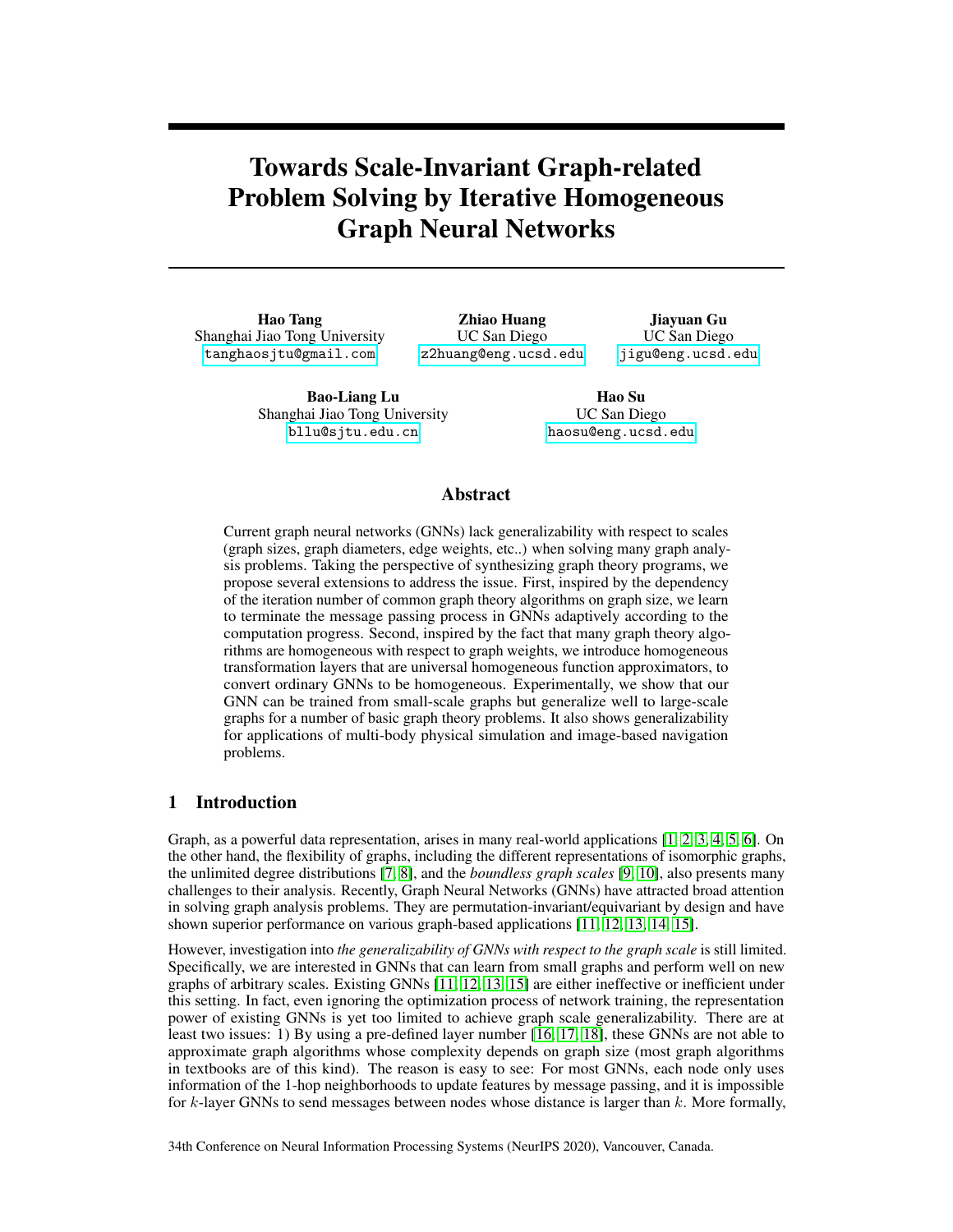## 4 Method

We propose Iterative GNN (IterGNN) and Homogeneous GNN (HomoGNN) to improve the generalizability of GNNs with respect to graph scales. IterGNN is first introduced, in Section 4.1, to enable adaptive and unbounded iterations of GNN layers so that the model can generalize to graphs of arbitrary scale. We further introduce HomoGNN, in Section 4.2, to partially solve the problem of out-of-range number encoding for graph-related problems. We finally describe PathGNN that improves the generalizability of GNNs for distance-related problems by improving the algorithm alignments [26] to the Bellman-Ford algorithm in Section 4.3.

#### 4.1 Iterative module

The core of IterGNN is a differentiable iterative module. It executes the same GNN layer repeatedly until a learned stopping criterion is met. We present the pseudo-codes in Algorithm 1. At time step  $k$ , the iteration body  $f$  updates the hidden states as  $h^k = f(h^{k-1})$ ; the stopping criterion function  $g$  then calculates a confidence score  $c^{k} = g(h^{k})$  2 [0, 1] to describe the probability of the iteration to terminate at this step. The module determines the number of iterations using a random process based on the confidence scores  $c<sup>k</sup>$ . At each time step k, the random process has a probability of  $c^k$  to terminate the iteration and to return the current hidden states  $h^k$  as the output. The probability for the whole process to return  $h^k$  is then  $p^k = \left(\prod_{i=1}^{k-1} (1 - c^i)\right) c^k$ , which is the



| <b>input:</b> initial feature x; stopping threshold $\epsilon$                      |  |
|-------------------------------------------------------------------------------------|--|
| k.                                                                                  |  |
| $h^0$                                                                               |  |
| while $\prod_{j=1}^{n} (1 - c^j) > \epsilon$ do $h^k \frac{1}{f(h^{k-1})}$          |  |
|                                                                                     |  |
| $c^k$ $g(h^k)$                                                                      |  |
| $k \quad k+1$                                                                       |  |
| end while                                                                           |  |
| <b>return</b> $h = \sum_{j=1}^{k} \left( \prod_{i=1}^{j} (1 - c^i) \right) c^j h^j$ |  |

product of the probabilities of continuing the iteration at steps from 1 to  $k-1$  and stopping at step  $\overline{k}$ . However, the sampling procedure is not differentiable. Instead, we execute the iterative module until the "continue" probability  $\prod_{i=1}^{k} (1 - c^i)$  is smaller than a threshold  $\epsilon$  and return an expectation  $h = \sum_{j=1}^{k} p^{j} h^{j}$  at the end. The gradient to the output h thus can optimize the hidden states  $h^{k}$  and the confidence scores  $c^k$  jointly.

For example, assume  $c^i = 0$  for  $i < k$ ,  $c^k = a$ ,  $c^{k+1} = b$ , and  $(1 \quad a)(1 \quad b) < \epsilon$ . If we follow the pre-defined random process, for steps before k, the iteration will not stop as  $c^i = 0$  for  $i < k$ . For the step k, the process has a probability of a to stop and output  $h^k$ ; otherwise, the iteration will continue to the step  $k + 1$ . Similarly, at the step  $k + 1$ , the iteration has a probability of b to stop and output  $h^{k+1}$ . We stop the iteration after step  $k + 1$  as the "continue" probability  $\prod_{i=1}^{k} (1 - c^i) = (1 - a)(1 - b)$  is negligible. The final output is the expectation of the output of the random process  $h = ah^k + (1 - a)bh^{k+1}$ .

By setting f and q as GNNs, we obtain our novel IterGNN, as shown in Figure 1. The features are associated with nodes in the graph as  $\vec{n}_V^{(k)}: v \sim \text{2} \, V \, g$ . GNN layers as described in Eq. 1 are adopted as the body function f to update the node features iteratively  $\vec{n}_v^{(k)} : v \supseteq V g = GNN(G, \vec{n}_v^{(k-1)} :$  $v \, 2 \, Vg, \vec{fh}_e$ :  $e \, 2 \, Eg$ ). We build the termination probability module as g by integrating a readout function and an MLP. The readout function (e.g. max/mean pooling) summarizes all node features  $\vec{n}_{V}^{(k)}: v \neq Vg$  into a fixed-dimensional vector  $\vec{h}^{(k)}$ . The MLP predicts the confidence score as  $c^k$  = sigmoid(MLP( $\vec{h}^{(k)}$ )). The sigmoid function is utilized to ensure the output of g is between 0 and 1. With the help of our iterative module, IterGNN can adaptively adjust the number of iterations. Moreover, it can be trained without any supervision of the stopping condition.

Our iterative module can resemble the control flow of many classical graph algorithms since the iteration of most graph algorithms depends on the size of the graph. For example, Dijkstra's algorithm [27] has a loop to greedily propagate the shortest path from the source node. The number of iterations to run the loop depends linearly on the graph size. Ideally, we hope that our  $f$  can learn the loop body and g can stop the loop when all the nodes have been reached from the source. Interestingly, the experiment result shows such kind behavior. This structural level of the computation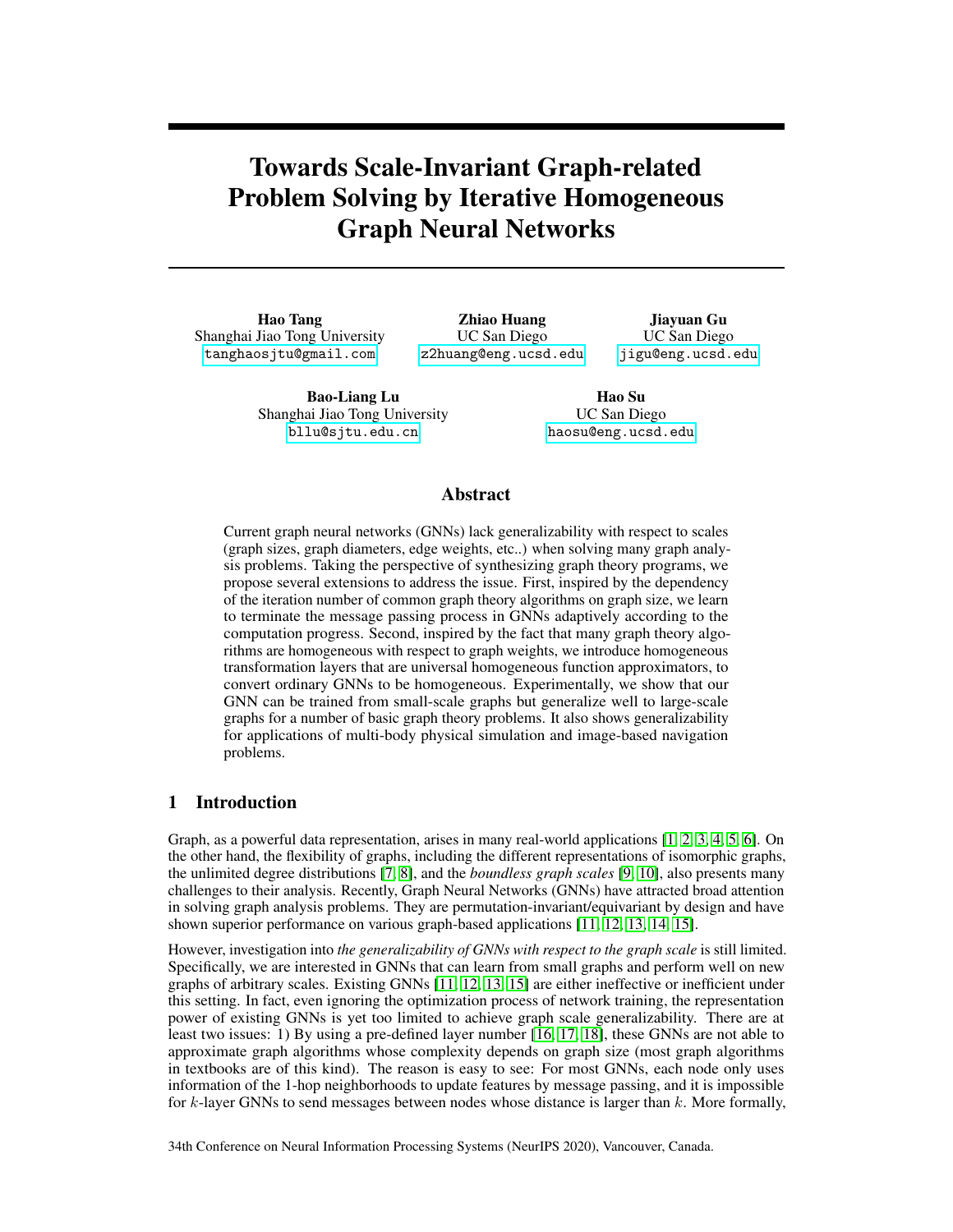

Figure 2: (a) An example of homogeneous functions. (b-c) Illustration of the improved generalizability by applying the homogeneous prior. Knowledge learned from the training samples not only can be generalized to samples of the same data distribution as ordinary neural networks, as shown in (b), but also can be generalized to samples of the scaled data distributions, as shown in (c).

allows superior generalizability, which agrees with the findings in [26] that improved algorithm alignment can increase network generalizability. In contrast, without a dynamic iterative module, previous GNNs have much inferior ability to generalize to larger graphs.

We state more details of IterGNN in Appendix, including the memory-efficient implementation, the theoretical analysis of representation powers, the node-wise iterative module to support unconnected graphs, and the decaying confidence mechanism to achieve much larger iteration numbers during inference in practice (by compensating the nonzero properties of the sigmoid function in  $q$ ).

#### 4.2 Homogeneous prior

The homogeneous prior is introduced to improve the generalizability of GNNs for out-of-range features/attributes. We first define the positive homogeneous property of a function:

**Definition 1** *A function f over vectors is positive homogeneous iff*  $f(\lambda \vec{x}) = \lambda f(\vec{x})$  *for all*  $\lambda > 0$ *.* 

*A function* f *over graphs is positive homogeneous iff for any graph*  $G = (V, E)$  *with node attributes*  $\vec{x}_V$ *and edge attributes*  $\vec{x}_e$ ,  $f(G, f \lambda \vec{x}_v : v \angle Vg, f \lambda \vec{x}_e : e \angle Eg) = \lambda f(G, f \vec{x}_v : v \angle Vg, f \vec{x}_e : e \angle Eg)$ 

The solutions to most graph-related problems are positive homogeneous, such as the length of the shortest path, the maximum flow, graph radius, and the optimal distance in the traveling salesman problem.

The homogeneous prior tackles the problem of different magnitudes of features for generalization. As illustrated in Figure 2, by assuming functions as positive homogeneous, models can generalize knowledge to the scaled features/attributes of different magnitudes. For example, let us assume two datasets D and D that are only different on magnitudes, which means  $D := f \lambda x : x \ge Dg$  and  $\lambda > 0$ . If the target function f and the function  $F_A$  represented by neural networks A are both homogeneous, the prediction error on dataset D then scales linearly w.r.t. the scaling factor  $\lambda$ :

$$
\sum_{x \ge D_{\lambda}} \text{jj} f(x) \quad F_A(x) \text{jj} = \sum_{x^0 \ge D} \text{jj} f(\lambda x^0) \quad F_A(\lambda x^0) \text{jj} = \lambda \sum_{x^0 \ge D} \text{jj} f(x^0) \quad F_A(x^0) \text{jj}. \tag{2}
$$

We design the family of GNNs that are homogeneous, named HomoGNN, as follows: simply remove all the bias terms in the multi-layer perceptron (MLP) used by ordinary GNNs, so that all affine transformations degenerate to linear transformations. Additionally, only homogeneous activation functions are allowed to be used. Note that ReLU is a homogeneous activation function. The original MLP used in ordinary GNNs become HomoMLP in HomoGNNs afterward.

#### 4.2.1 Theoretical analysis of HomoGNN and HomoMLP

We provide theoretical proofs showing that, if the target function is homogeneous, low generalization errors and low training errors are both achievable using the pre-defined homogeneous neural networks under proper conditions. We first formalize the generalization error bounds of homogeneous neural networks on approximating homogeneous functions under some assumptions, by extending the previous example to more general cases. To show that low training errors are achievable, we further prove that HomoMLP is a universal approximator of the homogeneous functions under proper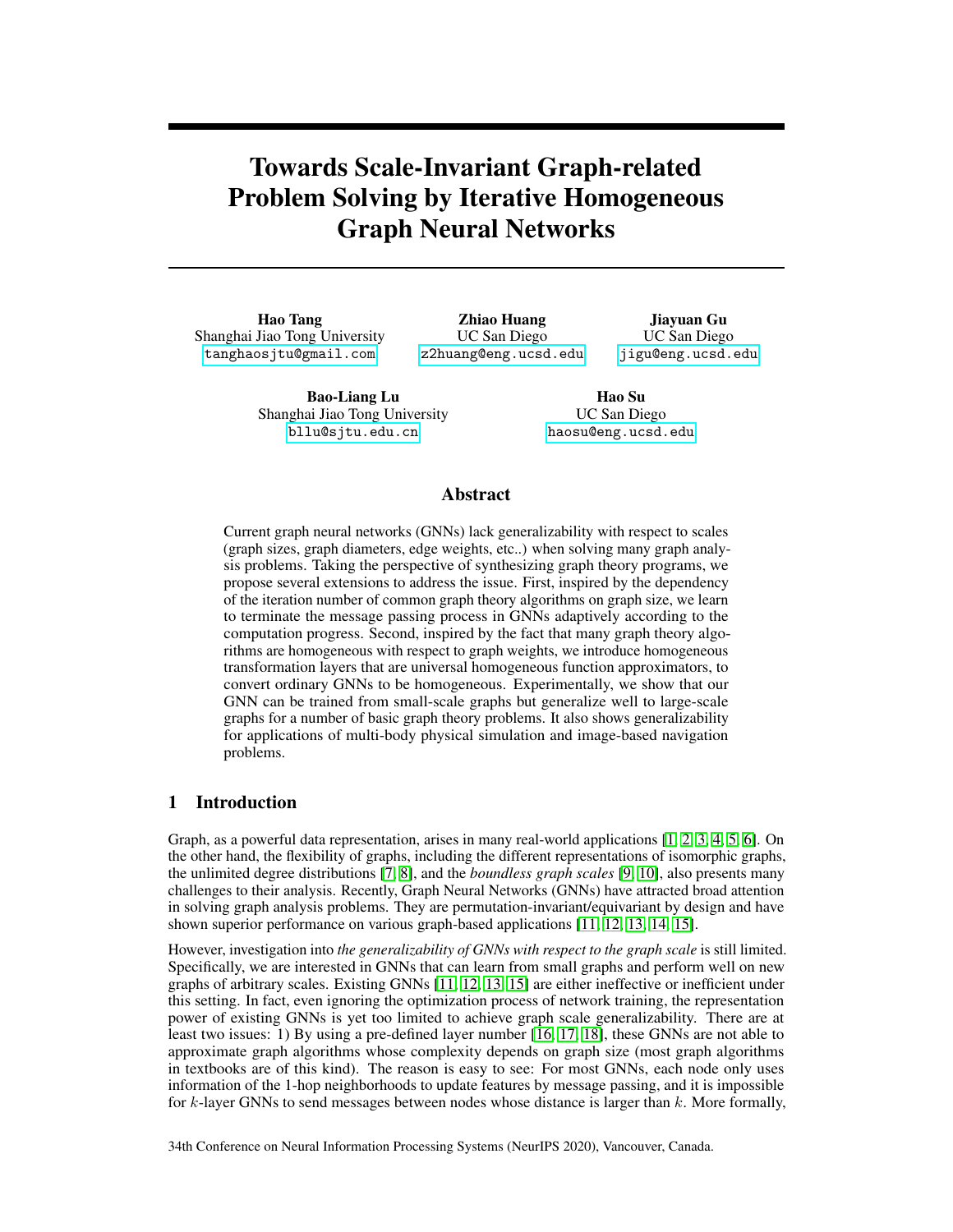conditions, based on the universal approximation theorem for width-bounded ReLU networks [44]. We present propositions stating that HomoGNN and HomoMLP can only represent homogeneous functions, along with the proofs for all theorems, in the Appendix.

Let training samples  $D_m = fx_1, x_2, \quad x_m g$  be independently sampled from the distribution  $D_x$ , then if we scale the training samples with the scaling factor  $\lambda \nightharpoonup \mathbb{R}^+$  which is independently sampled from the distribution D, we get a "scaled" distribution  $D_x$ , which has a density function  $P_{D_x^{\lambda}}(z) := \int \int_X \delta(\lambda x = z) P_{D_{\lambda}}(\lambda) P_{D_x}(x) dx d\lambda$ . The following theorem bounds the generalization error bounds on  $D_x$ :

**Theorem 1** (Generalization error bounds of homogeneous neural networks with independent scaling assumption). *For any positive homogeneous functions function* f *and neural network* FA*, let* β *bounds the generalization errors on the training distribution*  $D_x$ , *i.e.*,  $\mathbb{E}_x$   $_{D_x}$   $f(x)$   $\qquad$   $\vdots$   $f_A(x)$   $\vdots$  $\frac{1}{m}\sum_{i=1}^{m}$  *jf*(*x<sub>i</sub>*)  $F_A(x_i)$  +  $\beta$ , then the generalization errors on the scaled distributions  $D_x$  scale  $\lim_{n \to \infty} \frac{d}{dx}$  with the expectation of scales  $\mathbb{E}_{D_{\lambda}}[\lambda]$ :

$$
\mathbb{E}_{x} \quad D_{x} \circ f(x) \quad F_{A}(x) = \mathbb{E}_{D_{\lambda}}[\lambda] \mathbb{E}_{x} \quad D_{x} \circ f(x) \quad F_{A}(x) = \mathbb{E}_{D_{\lambda}}[\lambda] \left(\frac{1}{m} \sum_{i=1}^{m} f(x_{i}) \quad F_{A}(x_{i}) + \beta\right) \tag{3}
$$

Theorem 2 (Universal approximation theorem for width-bounded HomoMLP). *For any positivehomogeneous Lebesgue-integrable function* f : X 7! R*, where* X *is a Lebesgue-measurable compact* subset of  $\mathbb{R}^n$ , and for any  $\epsilon > 0$ , there exists a finite-layer HomoMLP  $A^{\theta}$  with width  $d_m \equiv 2(n + 4)$ , which represents the function  $F_{\mathcal{A}^\emptyset}$  such that  $\int_{\mathbb{X}} f(x) - F_{\mathcal{A}^\emptyset}(x) f(x) < \epsilon$ .

#### 4.3 Path graph neural networks

We design PathGNN to imitate one iteration of the classical Bellman-Ford algorithm. It inherits the generalizability of the Bellman-Ford algorithm and the flexibility of the neural networks. Specifically, the Bellman-Ford algorithm performs the operation  $dist_i = min(dist_i, min_{j2N(i)}(dist_j + w_{ji}))$ iteratively to solve the shortest path problem, where  $dist_i$  is the current estimated distance from the source node to the node i, and  $w_{ij}$  denotes the weight of the edge from node j to node i. If we consider  $dist_i$  as node features and  $w_{ij}$  as edge features, one iteration of the Bellman-Ford algorithm can be exactly reproduced by GNN layers as described in Eq. 1:

$$
\vec{h}_i = \min(\vec{h}_i, \min_{j \ge N(i)} (\vec{h}_j + \vec{x}_{ji})) \qquad \max(\vec{h}_i, \max_{j \ge N(i)} (\vec{h}_j - \vec{x}_{ji})).
$$

To achieve more flexibilities for solving problems other than the shortest path problem, we integrate neural network modules, such as MLPs to update features or the classical attentional-pooling to aggregate features, while building the PathGNN layers. A typical variant of PathGNN is as follows:

$$
\vec{h}_{j}^{0} = \sum_{j \geq N(i)} \alpha_{j} \cdot \text{MLP}_{2}(\vec{h}_{j}; \vec{h}_{i}; \vec{x}_{j}) \text{ for } j \geq N(i)g);
$$
  

$$
\vec{h}_{j}^{0} = \sum_{j \geq N(i)} \alpha_{j} \cdot \text{MLP}_{2}(\vec{h}_{j}; \vec{h}_{i}; \vec{x}_{j}) \text{; } \vec{h}_{i} = \max(\vec{h}_{i}, \vec{h}_{i}^{0}),
$$

We state the detailed formulation and variations of PathGNN layers in the Appendix.

# 5 Experiments

Our experimental evaluation aims to study the following empirical questions: (1) Will our proposals, the PathGNN layer, the homogeneous prior, and the iterative module, improve the generalizability of GNNs with respect to graph scales that are the number of nodes, the diameter of graphs, and the magnitude of attributes? (2) Will our iterative module adaptively change the iteration numbers and consequently learn an interpretable stopping criterion in practice? (3) Can our proposals improve the performance of general graph-based reasoning tasks such as those in physical simulation, image-based navigation, and reinforcement learning?

Graph theory problems and tasks. We consider three graph theory problems, i.e., shortest path, component counting, and Traveling Salesman Problem (TSP), to evaluate models' generalizability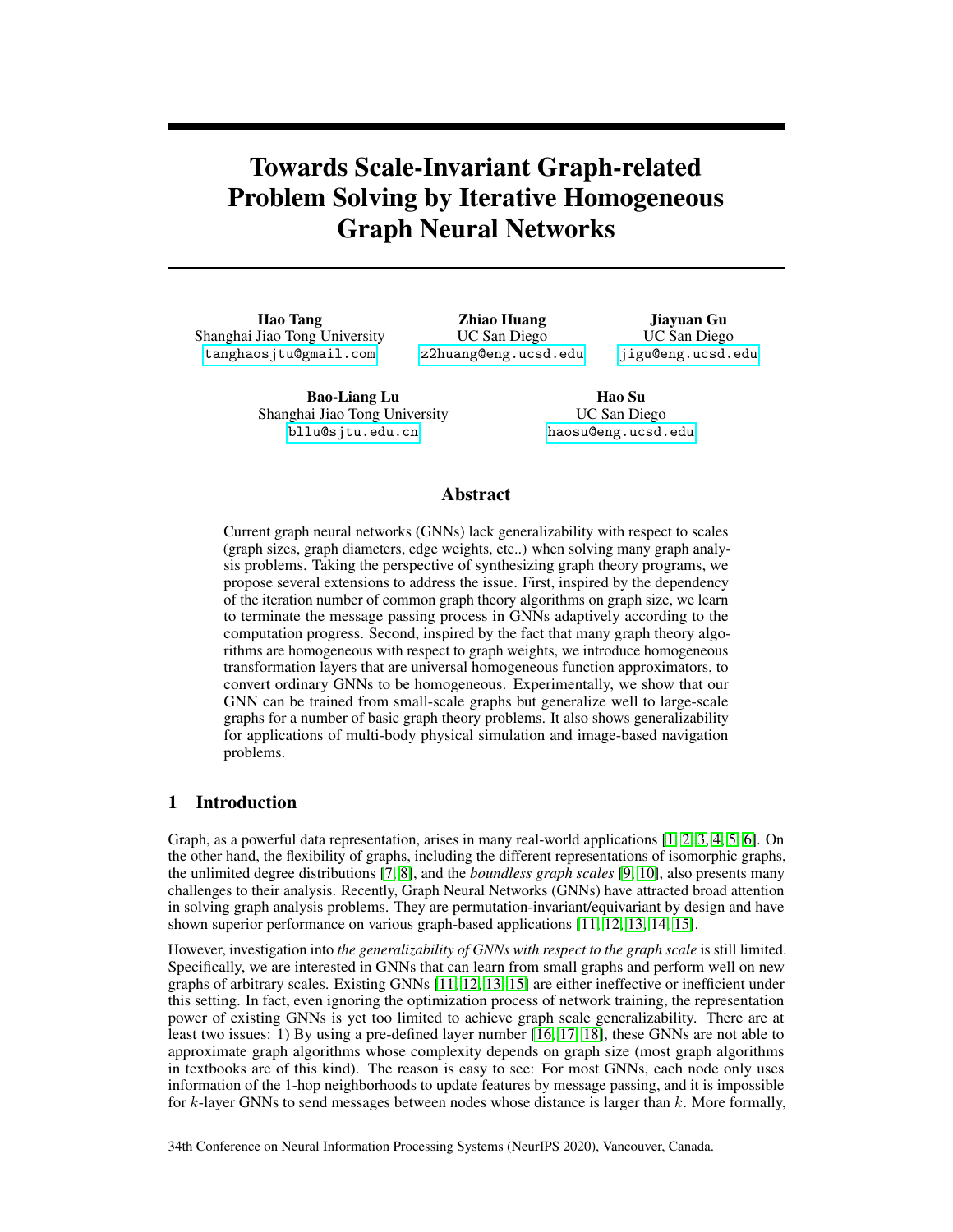

Figure 3: Figure (a) shows a set of Newton's balls in the physical simulator. The yellow arrow is the moving direction of the first ball. Figure (b) shows our symbolic PacMan environment. Figure (c) illustrates our image-based navigation task in a RPG-game environment.

w.r.t. graph scales. We build a benchmark by combining multiple graph generators, including Erdos-Renyi (ER), K-Nearest-Neighborhoods graphs (KNN), planar graphs (PL), and lobster graphs (Lob), so that the generated graphs can have more diverse properties. We further apply our proposals to three graph-related reasoning tasks, i.e., physical simulation, symbolic Pacman, and image-based navigation, as illustrated in Figure 3. The generation processes and the properties of datasets are listed in the Appendix.

Models and baselines. Previous problems and tasks can be formulated as graph regression/classification problems. We thus construct models and baselines following the common practice [15, 31, 40]. We stack 30 GCN [38]/GAT [39] layers to build the baseline models. GIN [40] is not enlisted since 30-layer GINs do not converge in most of our preliminary experiments. Our "Path" model stacks 30 PathGNN layers. Our "Homo-Path" model replaces GNNs and MLPs in the "Path" model with HomoGNNs and HomoMLPs. Our "Iter-Path" model adopts the iterative module to control the iteration number of the GNN layer in the "Path" model. The final "Iter-Homo-Path" integrates all proposals together. Details are in the Appendix.

Training Details. We utilize the default hyper-parameters to train models. We generate 10000 samples for training, 1000 samples for validation, and 1000 samples for testing. The only two tunable hyper-parameter in our experiment is the epoch number (10 choices) and the formulation of PathGNN layers (3 choices). Validation datasets are used to tune them. More details are listed in the Appendix.

## 5.1 Solving graph theory problems

Generalize w.r.t. graph sizes and graph diameters. We present the generalization performance for all three graph theory problems in Table 1. Models are trained on graphs of sizes within [4, 34) and are evaluated on graphs of larger sizes such as 100 (for shortest path and TSP) and 500 (for component counting so that the diameters of components are large enough). The relative loss metric is defined as  $\frac{y}{y}$   $\frac{\frac{y}{y}}{y}$ , given a label y and a prediction  $\hat{y}$ . The results demonstrate that each of our proposals improves the generalizability on almost all problems. Exceptions happen on graphs generated by ER. It is because the diameters of those graphs are 2 with high probability even though the graph sizes are large. Our final model, Iter-Homo-Path, which integrates all proposals, performs much better than the baselines such as GCN and GAT. The performance on graphs generated by KNN and PL further supports the analysis. The concrete results are presented in the Appendix due to space limitations. We also evaluated a deeper Path model, i.e., with 100 layers, on the weighted shortest path problem (Lob). The generalization performance (relative loss 0.13) became even worse.

We then explore models' generalizability on much larger graphs on the shortest path problem using Lob to generate graphs with larger diameters. As shown in Table 2, our model achieves a 100% success rate of identifying the shortest paths on graphs with as large as 5000 nodes even though it is trained on graphs of sizes within  $[4, 34)$ . As claimed, the iterative module is necessary for generalizing to graphs of much larger sizes and diameters due to the message passing nature of GNNs. The iterative module successfully improves the performance from 60% to 100% on graphs of sizes 500.

Ablation studies and comparison. We conduct ablation studies to exhibit the benefits of our proposals using the unweighted shortest path problem on lobster graphs with 1000 nodes in Table 3.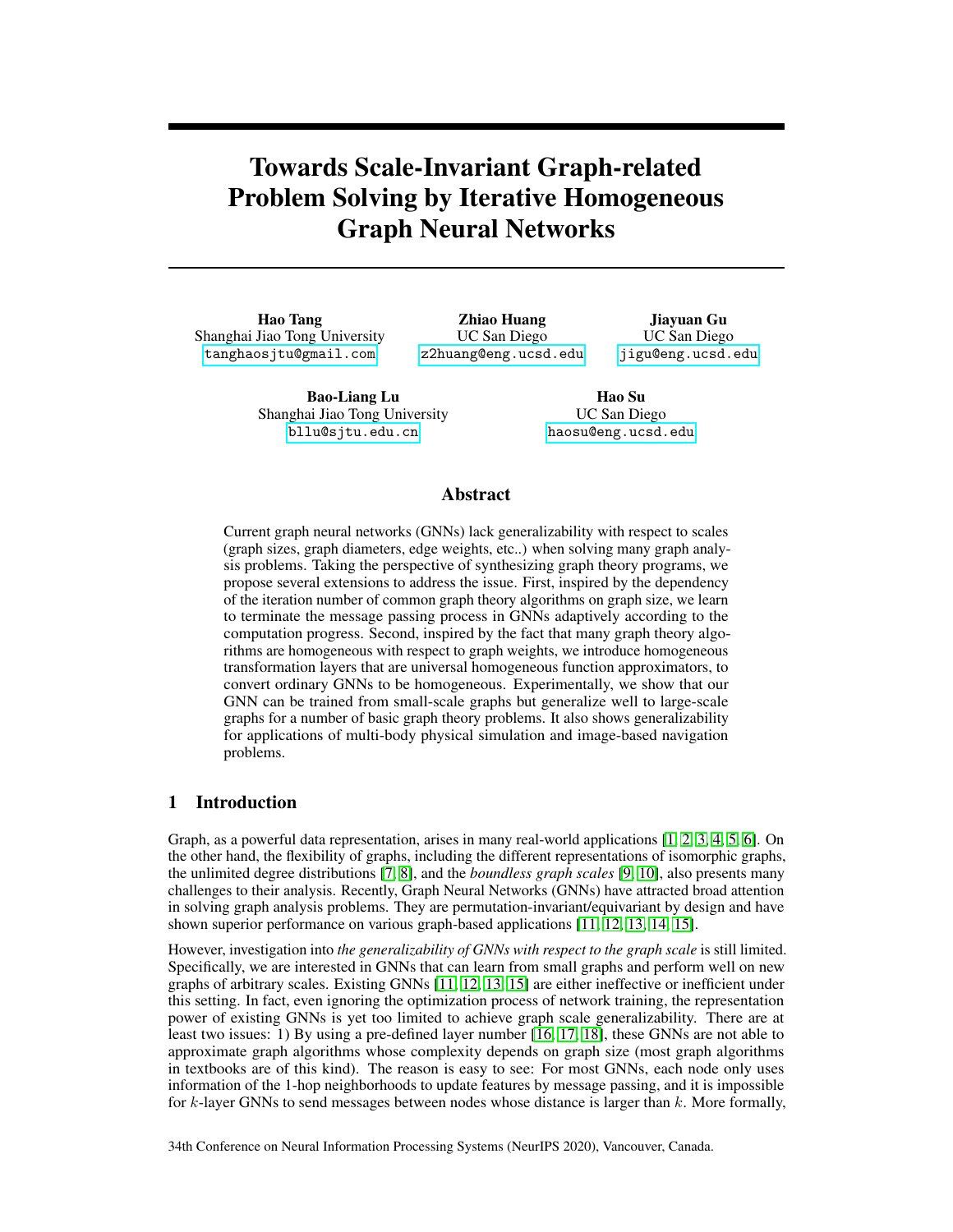Table 1: Generalization performance on graph algorithm learning and graph-related reasoning. Models are trained on graphs of smaller sizes (e.g., within  $[4, 34)$  or  $[10, 10)$  and are tested on graphs of larger sizes (e.g., 50, 100, 500, 16 16 or 33 33). The metric for the shortest path and TSP is the relative loss. The metric for component counting is accuracy. The metric for physical simulation is the mean square error. The metric for image-based navigation is the success rate.

|                       | <b>Graph Theory Problems</b> |      |                |          |            | Graph-related Reasoning |        |                   |                |
|-----------------------|------------------------------|------|----------------|----------|------------|-------------------------|--------|-------------------|----------------|
|                       | <b>Shortest Path</b>         |      | Component Cnt. |          | <b>TSP</b> | Physical sim.           |        | Image-based Navi. |                |
| Models                | ER                           | Lob  | ER             | Lob      | 2D         | 50                      | 100    | $16 \times 16$    | $33 \times 33$ |
| <b>GCN [38]</b>       | 0.1937                       | 0.44 | $0.0\%$        | $0.0\%$  | 0.52       | 42.18                   | 121.14 | 34.2%             | 28.9%          |
| GAT [39]              | 0.1731                       | 0.28 | 24.4%          | $0.0\%$  | 0.18       | >1e4                    | >1e4   | 56.7%             | 44.5%          |
| Path (ours)           | 0.0003                       | 0.29 | 82.3%          | 77.2%    | 0.16       | 20.24                   | 27.67  | 85.6%             | 65.1%          |
| Homo-Path (ours)      | 0.0008                       | 0.27 | 91.9%          | 83.9%    | 0.14       | 20.48                   | 21.45  | 87.8%             | 69.3%          |
| Iter-Path (ours)      | 0.0005                       | 0.09 | 86.7%          | 96.1%    | 0.08       | 0.13                    | 1.68   | 89.4%             | 78.6%          |
| Iter-Homo-Path (ours) | 0.0007                       | 0.02 | $99.6\%$       | $97.5\%$ | 0.07       | 0.07                    | 2.01   | 98.8%             | $91.7\%$       |

Table 2: Generalization performance on the shortest path problem with lobster graphs. During training, node numbers are within [4, 34) for unweighted problems (whose metric is the success rate), and edge weights are within [0.5, 1.5) for weighted problems (whose metric is the relative loss).

| and eage weights are whink follow to feel weighted problems (whose metric is the relative ross). |                                         |       |       |       |       |                              |        |        |         |
|--------------------------------------------------------------------------------------------------|-----------------------------------------|-------|-------|-------|-------|------------------------------|--------|--------|---------|
| Generalize                                                                                       | w.r.t. sizes and diameters - unweighted |       |       |       |       | w.r.t. magnitudes - weighted |        |        |         |
|                                                                                                  | 20                                      | 100   | 500   | 1000  | 5000  | [0.5, 1.5)                   | (1, 3) | [2, 6) | [8, 24) |
| <b>GCN [38]</b>                                                                                  | 66.6                                    | 25.7  | 5.5   | 2.4   | 0.4   | 0.31                         | 0.37   | 0.49   | 0.56    |
| GAT [39]                                                                                         | 100.0                                   | 42.7  | 10.5  | 5.3   | 0.9   | 0.13                         | 0.29   | 0.49   | 0.55    |
| Path (ours)                                                                                      | 100.0                                   | 62.9  | 20.1  | 10.3  | 1.6   | 0.06                         | 0.22   | 0.44   | 0.54    |
| Homo-Path (ours)                                                                                 | 100.0                                   | 58.3  | 53.7  | 50.2  | 1.6   | 0.03                         | 0.03   | 0.03   | 0.03    |
| Iter-Homo-Path (ours)                                                                            | 100.0                                   | 100.0 | 100.0 | 100.0 | 100.0 | 0.01                         | 0.04   | 0.06   | 0.08    |

The models are built by replacing each proposal in our best Iter-Homo-Path model with other possible substitutes in the literature. For the iterative module, other than the simplest paradigm utilized in Homo-Path that stacks GNN layers sequentially, we also compare it with the ACT algorithm [34] and the fixed-depth weight-sharing paradigm [18, 16], resulting in the "ACT-Homo-Path" and "Shared-Homo-Path" models. The ACT algorithm provides adaptive but usually short iterations of layers (see Figure 4 and Appendix). The weight-sharing paradigm iterates modules for predefined times and assumes that the predefined iteration number is large enough. We set its iteration number to the largest graph size in the dataset. Homo-Path and ACT-Homo-Path perform much worse than Iter/Shared-Homo-Path because of the limited representation powers of shallow GNNs. Shared-Homo-Path performs worse than our Iter-Homo-Path, possibly because of the accumulated errors after unnecessary iterations. For the homogeneous prior, we build "Iter-Path" by simply removing the homogeneous prior. It performs much worse than Iter-Homo-Path because of the poor performance of MLPs on out-of-distribution features. For PathGNN, we build "Iter-Homo-GCN" and "Iter-Homo-GAT" by replacing PathGNN with GCN and GAT. Their bad performance verifies the benefits of better algorithm alignments [26].

Generalize w.r.t. magnitudes of attributes. We evaluate the generalizability of models w.r.t. magnitudes of attributes using the weighted shortest path length problem, as shown in Table 2. The edge weights are randomly sampled from [0.5, 1.5) during training and are sampled from [1, 3), [2, 6),

| Iter-Homo-Path   |               |  |  |  |
|------------------|---------------|--|--|--|
| 100.0            |               |  |  |  |
| Homo-Path        | Iter-Path     |  |  |  |
| 53.7             | 48.9          |  |  |  |
| ACT-Homo-Path    | Iter-Homo-GAT |  |  |  |
| 52.7             | 2.9           |  |  |  |
| Shared-Homo-Path | Iter-Homo-GCN |  |  |  |
| 91.7             | 14            |  |  |  |



formance for the shortest path problem on lobster w.r.t. the distances from the source node to the graphs with 1000 nodes. Metric is the success rate. target node for the shortest path problem.

Table 3: Ablation studies of generalization per-Figure 4: The iteration numbers of GNN layers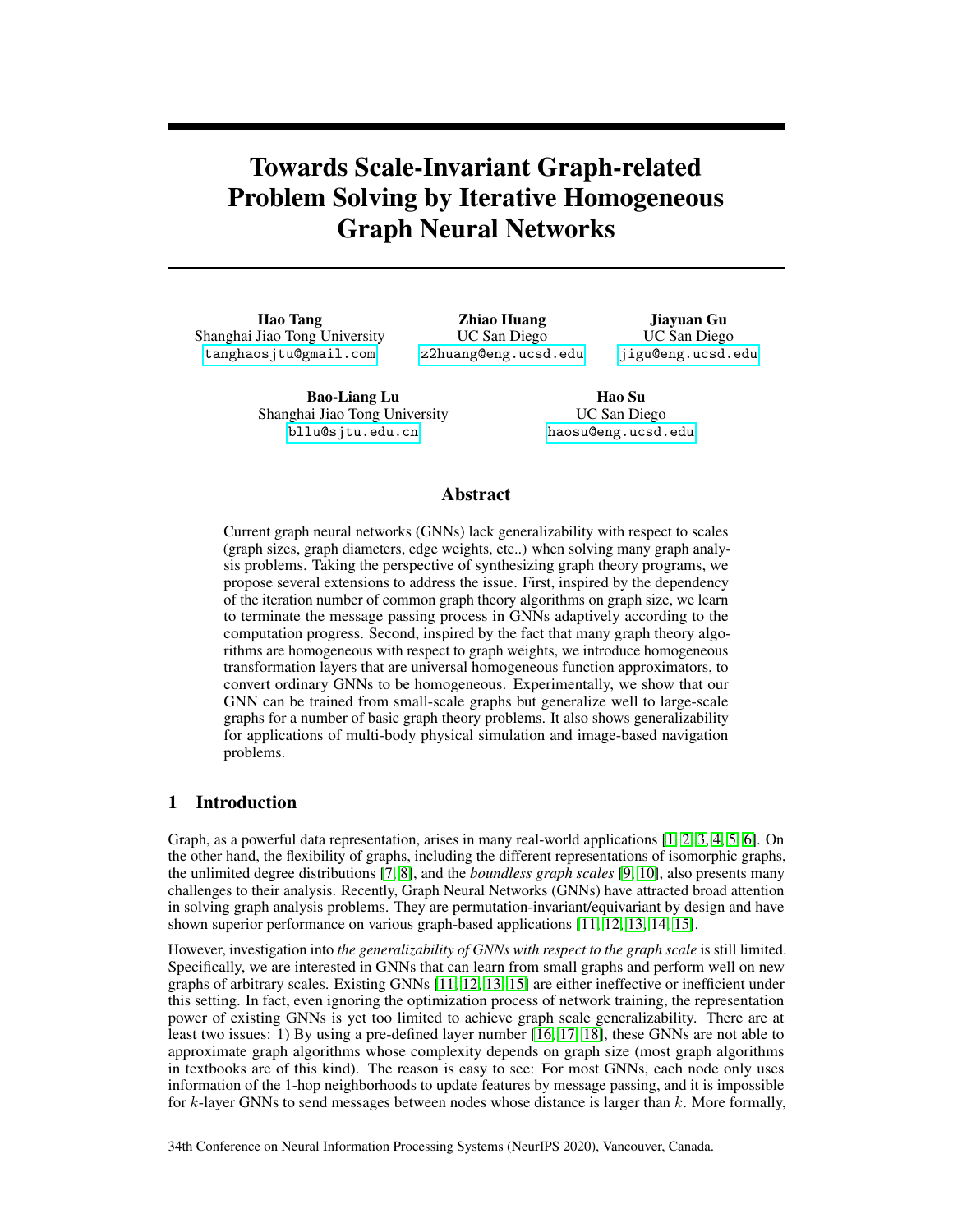and [8, 24) during evaluations. The distributions of node numbers remain the same. As claimed, our models successfully generalize to graphs of different magnitudes with far better performance than baselines. Notably, the Homo-Path model even achieves the same performance (relative loss 0.03) for all scales of magnitudes, which experientially supports Theorem 1. The Iter-Homo-Path model performs slightly worse because the sigmoid function in the iterative module is not homogeneous.

Interpreting stopping criterion learned by the iterative module. We show that our Iter-Homo-Path model learned the optimal stopping criterion for the unweighted shortest path problem in Figure 4. Typically, to accurately predict the shortest path of lengths d on undirected graphs, the iteration number of GNN layers is at least  $d/2$  due to the message passing nature of GNNs (see Appendix for details). Our iterative module learned such optimal stopping criterion. The Iter-Homo-Path model adaptively increases the iteration numbers w.r.t. the distances and, moreover, stops timely when the information is enough.

#### 5.2 General reasoning tasks

Physical simulation. We evaluate the generalizability of our models by predicting the moving patterns between objects in a physical simulator. We consider an environment called *Newton's ball*: all balls with the same mass lie on a friction-free pathway. With the ball at one end moving towards others, our model needs to predict the motion of the balls of both ends at the next time step. The metric is the mean squared error. Models are trained in worlds with [4, 34) balls and are tested in worlds with 100 balls. As shown in Table 1, the Iter-Homo-Path model and the Iter-Path model significantly outperform others, demonstrating the advantages of our iterative module for improving generalizability w.r.t. scales. The homogeneous prior is not as beneficial since the target functions are not homogeneous.

Symbolic PacMan. To show that our iterative module can improve reinforcement learning, we construct a symbolic PacMan environment with similar rules to the PacMan in Atari [45]. The environment contains a map with dots and walls. The agent needs to figure out a policy to quickly "eat" all dots while avoiding walls on the map to maximize the return. We abstract the observations as graphs using the landmark [46]. We adopt Double Q learning [47] to train the policy. Unlike original Atari PacMan, our environment is more challenging because we randomly sample the layout of maps for each episode, and we test models in environments with different numbers of dots and walls. The agent cannot just remember one policy to be successful but needs to learn to do planning according to the current observation. The metric is the success rate of eating dots. Our IterGNN (97.5%) performs much better than baselines, CNN (91.5%) and PointNet [48] (29.0%). Our IterGNN also shows remarkable generalizability among different environment settings. For example, even though the models are trained in environments with 10 dots and 8 walls, our IterGNN achieves a 94.0% success rate in environments with 10 dots and 15 walls and 93.4% in environments with 8 walls and 20 dots. The tables that list the generalization performance of IterGNN, GCN, and PointNet in 30 different settings of environments are presented in the Appendix to save space.

Image-based navigation. We show the benefits of the differentiability of a generalizable reasoning module using the image-based navigation task. The model needs to plan the shortest route from the source to target on 2D images with obstacles. However, the properties of obstacles are not given as a prior, and the model must discover them based on image patterns during training. We simplify the task by defining each pixel as obstacles merely according to its own pixel values. As stated in Table 1, our Iter-Homo-Path model successfully solves the task. The model achieves success rates larger than 90% for finding the shortest paths on images of size 16 16, and 33 33, while it is only trained on images of size 10 10. All of our proposals help improve generalizability.

# 6 Conclusion

We propose an iterative module and the homogeneous prior to improve the generalizability of GNNs w.r.t. graph scales. Experiments show that our proposals do improve the generalizability for solving multiple graph-related problems and tasks.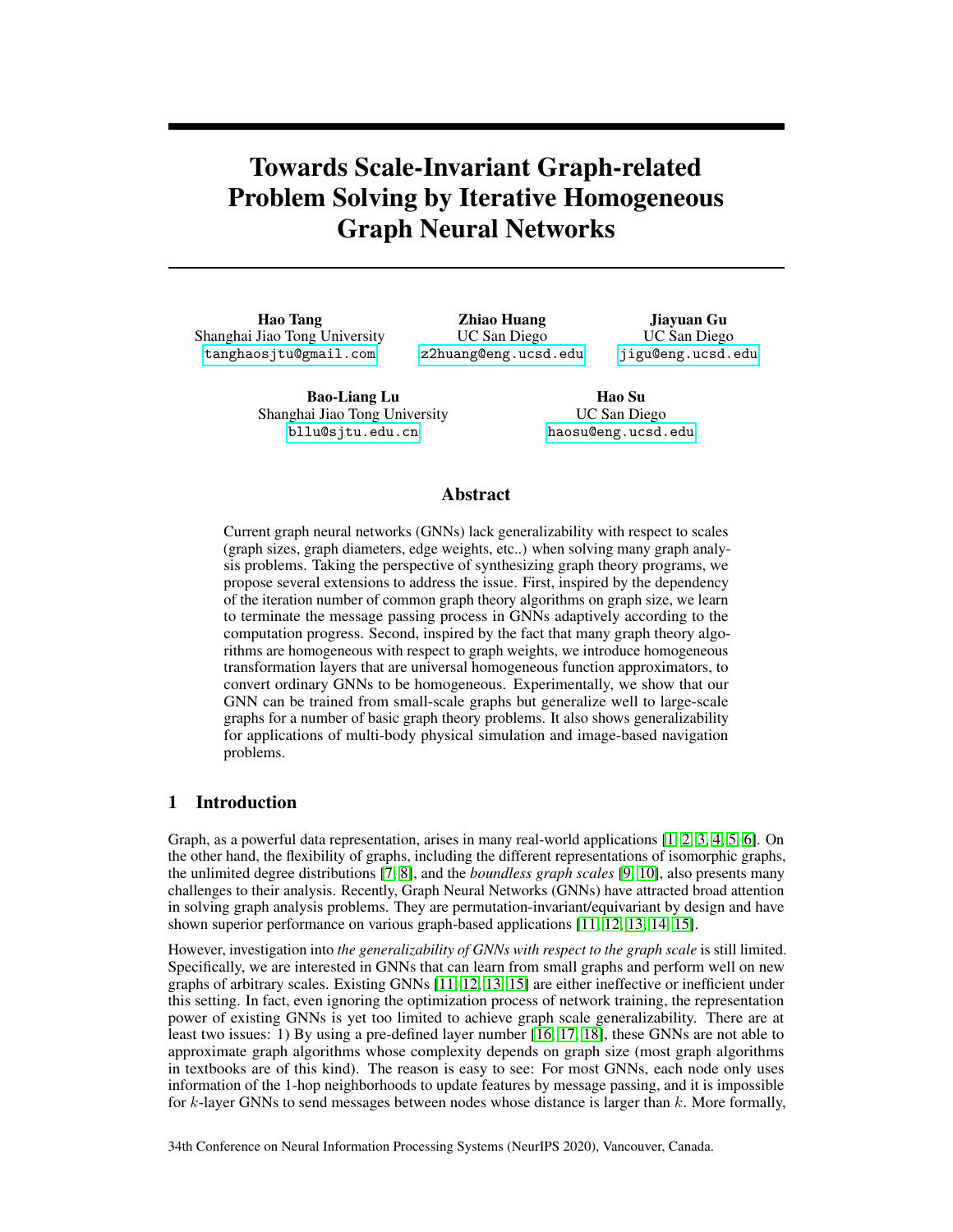## 7 Acknowledgements

H. Tang and B. -L. Lu were supported in part by the National Key Research and Development Program of China (2017YFB1002501), the National Natural Science Foundation of China (61673266 and 61976135), SJTU Trans-med Awards Research (WF540162605), the Fundamental Research Funds for the Central Universities, and the 111 Project. H. Su, Z. Huang, and J. Gu were supported by the NSF grant IIS-1764078. We specially thank Zhizuo Zhang, Zhiwei Jia, and Chutong Yang for the useful discussions, and Wei-Long Zheng, Bingyu Shen and Yuming Zhao for reviewing the paper prior to submission.

## 8 Broader Impact

Our methods provide general tools to improve the generalizability of GNNs with respect to scales. This work can thus be applied to many applications of GNNs, such as natural language processing, traffic prediction, and recommendation systems. They have many potential positive impact in the society. For example, better traffic prediction enables shorter traffic time for all vehicles, which could help protect the environment. Improved recommendation system could promote the transition of information for more productivity and more fairness. Moreover, by improving the generalizability with respect to scales, models can be trained on graphs of much smaller scales than reality. It reduces the cost of collecting and storing large datasets with large samples, which can then alleviate the risks of violating privacy and of harming the environment. On the other hand, this work may also have negative consequences. Improving techniques in the field of natural language processing can help monitor and collect personal information of each individual. Stronger recommendation system can also hurt the fairness as different information targeted to different groups of people.

# **References**

- [1] Schlichtkrull, M., T. N. Kipf, P. Bloem, et al. Modeling relational data with graph convolutional networks. In *European Semantic Web Conference*, pages 593–607. Springer, 2018.
- [2] Shang, C., Y. Tang, J. Huang, et al. End-to-end structure-aware convolutional networks for knowledge base completion. In *Proceedings of the AAAI Conference on Artificial Intelligence*, vol. 33, pages 3060–3067. 2019.
- [3] Fan, W., Y. Ma, Q. Li, et al. Graph neural networks for social recommendation. In *The World Wide Web Conference*, pages 417–426. ACM, 2019.
- [4] Battaglia, P., R. Pascanu, M. Lai, et al. Interaction networks for learning about objects, relations and physics. In *Advances in Neural Information Processing Systems*, pages 4502–4510. 2016.
- [5] Sanchez-Gonzalez, A., N. Heess, J. T. Springenberg, et al. Graph networks as learnable physics engines for inference and control. In J. Dy, A. Krause, eds., *Proceedings of the 35th International Conference on Machine Learning*, vol. 80 of *Proceedings of Machine Learning Research*, pages 4470–4479. PMLR, Stockholmsmässan, Stockholm Sweden, 2018.
- [6] Liu, X., Z. Luo, H. Huang. Jointly multiple events extraction via attention-based graph information aggregation. In *Proceedings of the 2018 Conference on Empirical Methods in Natural Language Processing*, pages 1247–1256. 2018.
- [7] Muchnik, L., S. Pei, L. C. Parra, et al. Origins of power-law degree distribution in the heterogeneity of human activity in social networks. *Scientific reports*, 3:1783, 2013.
- [8] Seshadri, M., S. Machiraju, A. Sridharan, et al. Mobile call graphs: beyond power-law and lognormal distributions. In *Proceedings of the 14th ACM SIGKDD international conference on Knowledge Discovery and Data Mining*, pages 596–604. ACM, 2008.
- [9] Ying, R., R. He, K. Chen, et al. Graph convolutional neural networks for web-scale recommender systems. In *Proceedings of the 24th ACM SIGKDD International Conference on Knowledge Discovery & Data Mining*, pages 974–983. ACM, 2018.
- [10] Zang, C., P. Cui, C. Faloutsos, et al. On power law growth of social networks. *IEEE Transactions on Knowledge and Data Engineering*, 30(9):1727–1740, 2018.
- [11] Wu, Z., S. Pan, F. Chen, et al. A comprehensive survey on graph neural networks. *IEEE Transactions on Neural Networks and Learning Systems*, pages 1–21, 2020.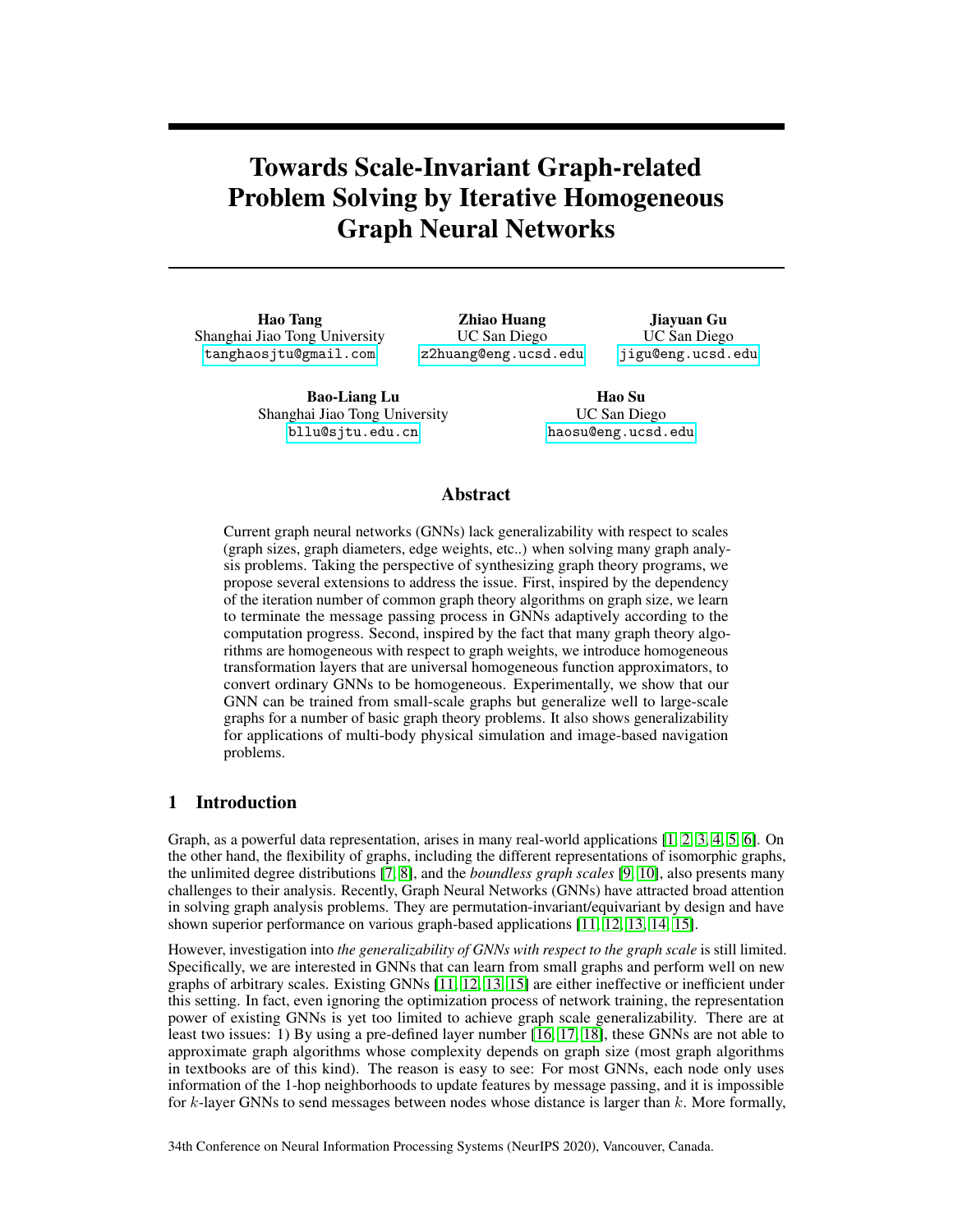- [12] Zhang, Z., P. Cui, W. Zhu. Deep learning on graphs: A survey. *IEEE Transactions on Knowledge and Data Engineering*, pages 1–1, 2020.
- [13] Zhou, J., G. Cui, Z. Zhang, et al. Graph neural networks: A review of methods and applications. *arXiv preprint arXiv:1812.08434*, 2018.
- [14] Gilmer, J., S. S. Schoenholz, P. F. Riley, et al. Neural message passing for quantum chemistry. In *Proceedings of the 34th International Conference on Machine Learning-Volume 70*, pages 1263–1272. JMLR. org, 2017.
- [15] Battaglia, P. W., J. B. Hamrick, V. Bapst, et al. Relational inductive biases, deep learning, and graph networks. *arXiv preprint arXiv:1806.01261*, 2018.
- [16] Li, Y., R. S. Zemel. Mean field networks. *ICML workshop on Learning Tractable Probabilistic Models*, 2014.
- [17] Zheng, S., S. Jayasumana, B. Romera-Paredes, et al. Conditional random fields as recurrent neural networks. In *Proceedings of the IEEE international conference on computer vision*, pages 1529–1537. 2015.
- [18] Tamar, A., Y. Wu, G. Thomas, et al. Value iteration networks. In *Advances in Neural Information Processing Systems*, pages 2154–2162. 2016.
- [19] Loukas, A. What graph neural networks cannot learn: depth vs width. In *International Conference on Learning Representations*. 2020.
- [20] Goyal, P., E. Ferrara. Graph embedding techniques, applications, and performance: A survey. *Knowledge-Based Systems*, 151:78–94, 2018.
- [21] Graves, A., G. Wayne, I. Danihelka. Neural turing machines. *arXiv preprint arXiv:1410.5401*, 2014.
- [22] Graves, A., G. Wayne, M. Reynolds, et al. Hybrid computing using a neural network with dynamic external memory. *Nature*, 538(7626):471, 2016.
- [23] Dong, H., J. Mao, T. Lin, et al. Neural logic machines. In *International Conference on Learning Representations*. 2019.
- [24] Veličković, P., R. Ying, M. Padovano, et al. Neural execution of graph algorithms. In *International Conference on Learning Representations*. 2020.
- [25] Veličković, P., L. Buesing, M. C. Overlan, et al. Pointer graph networks. 2020.
- [26] Xu, K., J. Li, M. Zhang, et al. What can neural networks reason about? In *International Conference on Learning Representations*. 2020.
- [27] Dijkstra, E. W. A note on two problems in connexion with graphs. *Numerische mathematik*, 1(1):269–271, 1959.
- [28] Blei, D. M., A. Kucukelbir, J. D. McAuliffe. Variational inference: A review for statisticians. *Journal of the American statistical Association*, 112(518):859–877, 2017.
- [29] Selsam, D., M. Lamm, B. Bünz, et al. Learning a SAT solver from single-bit supervision. In *International Conference on Learning Representations*. 2019.
- [30] Dai, H., Z. Kozareva, B. Dai, et al. Learning steady-states of iterative algorithms over graphs. In *International Conference on Machine Learning*, pages 1114–1122. 2018.
- [31] Zhang, M., Z. Cui, M. Neumann, et al. An end-to-end deep learning architecture for graph classification. In *AAAI*, pages 4438–4445. 2018.
- [32] Gao, H., S. Ji. Graph u-nets. *International Conference on Machine Learning (ICML)*, 2019.
- [33] Cangea, C., P. Veličković, N. Jovanović, et al. Towards sparse hierarchical graph classifiers. *the 32nd Annual Conference on Neural Information Processing Systems (NeurIPS)*, 2018.
- [34] Graves, A. Adaptive computation time for recurrent neural networks. *arXiv preprint arXiv:1603.08983*, 2016.
- [35] Figurnov, M., M. D. Collins, Y. Zhu, et al. Spatially adaptive computation time for residual networks. In *Proceedings of the IEEE Conference on Computer Vision and Pattern Recognition*, pages 1039–1048. 2017.
- [36] Eyzaguirre, C., A. Soto. Differentiable adaptive computation time for visual reasoning. In *Proceedings of the IEEE Conference on Computer Vision and Pattern Recognition*. 2020.